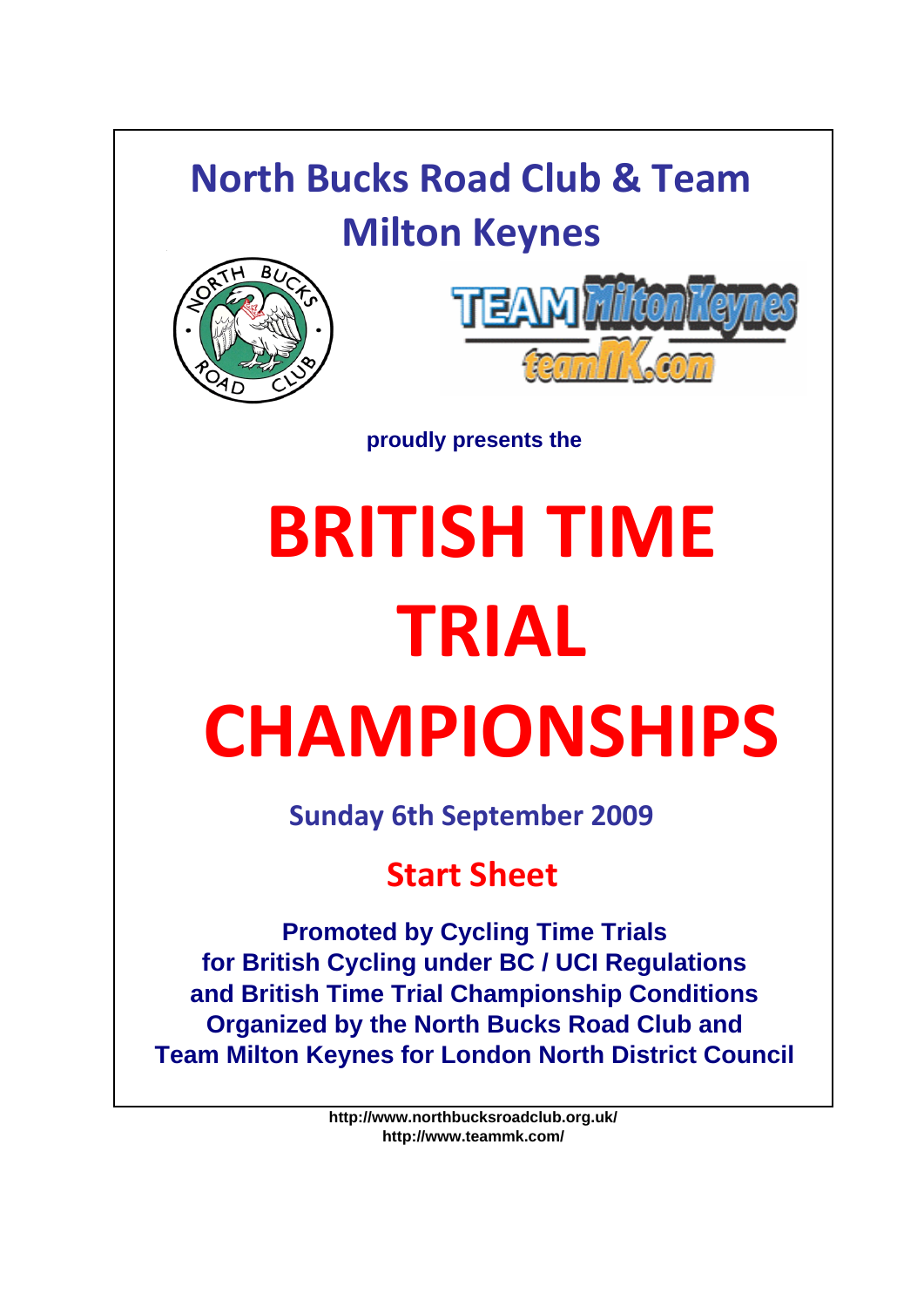**EVENT OFFICIALS**

| <b>Organizer</b>                           | <b>lan Stokes</b>                                                                    |
|--------------------------------------------|--------------------------------------------------------------------------------------|
|                                            | "The Hyde"                                                                           |
|                                            | <b>32 Kippell Hill</b><br><b>Olney</b>                                               |
|                                            | <b>Bucks</b>                                                                         |
|                                            | <b>MK46 5ER</b>                                                                      |
|                                            | Tel 01234 240140                                                                     |
| <b>Website &amp; Contact details</b>       | www.northbucksroadclub.org.uk                                                        |
| <b>Race Headquarters</b>                   | East & Botolph Claydon Village Hall<br><b>65 Botyl Road</b>                          |
|                                            | <b>Botolph Claydon</b>                                                               |
|                                            | <b>Bucks</b>                                                                         |
|                                            | <b>MK18 2LP</b>                                                                      |
| <b>CTT Officials</b>                       | <b>Official Observer - Sheila Hardy</b>                                              |
|                                            | <b>Competitions Secretary - Keith Lawton</b>                                         |
| <b>BC Officials</b>                        | <b>Chief Commissaire - Colin Docker</b>                                              |
|                                            | <b>Assistant Commissaire - Stuart Cook</b>                                           |
| <b>Guest</b>                               | <b>Goz Goodman - North Bucks Road Club</b><br><b>1966 Amateur Road Race Champion</b> |
| <b>Timekeepers</b>                         | <b>AM Start - Bob Clark, Vince Freeley</b><br>AM Finish - Sue Holliday, Janet Café   |
|                                            | PM Start - Bob O'Dell, John Partridge<br>PM Finish - Richard Daniells, Ron Brown     |
| <b>Marshals, Observers &amp; Helpers</b>   | <b>Numerous members of the North Bucks Road Club</b><br>and Team Milton Keynes       |
| <b>Provisional Results</b>                 | <b>Keith Lawton, Paul Thomson</b>                                                    |
| <b>First Aid &amp; Ambulance Crew</b>      | <b>St John Ambulance</b>                                                             |
| <b>Official Event Photographer</b>         | <b>Sarah Brooke</b><br>http://sarahbrooke.photium.com/                               |
| <b>Musical Support &amp; Entertainment</b> | <b>Miriam &amp; Alan Corish</b><br>www.violinmemories.co.uk                          |
| <b>Podium Ladies</b>                       | <b>Friends of North Bucks Road Club</b>                                              |
| <b>Catering</b>                            | <b>Claydons Women's Institute</b>                                                    |
| <b>Presentation Flowers</b>                | <b>Paynes Nurseries (Towcester) Ltd</b>                                              |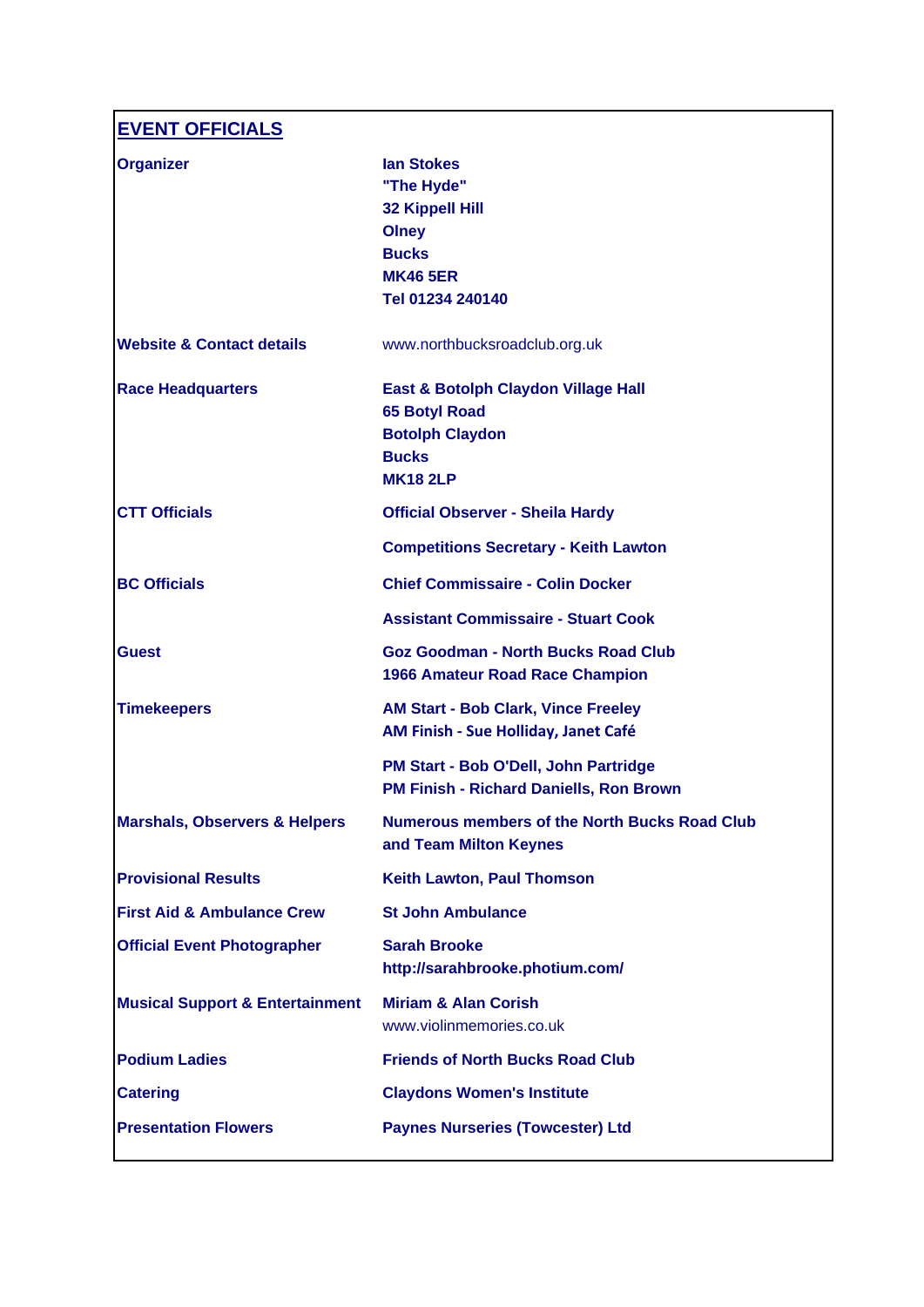# **RACE PROGRAMME**

| <b>Race Headquarters Open</b>                  |                      | 08.00 |    |       |
|------------------------------------------------|----------------------|-------|----|-------|
| Masters Events (Cats A to J)                   | <b>Riders Starts</b> | 9.01  | to | 11.39 |
| <b>Anticipated Finish</b>                      |                      |       |    | 12.29 |
| <b>Masters Prize Presentation</b>              |                      | 12.45 | to | 13.00 |
| <b>Junior Ladies &amp; Mens Event</b>          | <b>Riders Starts</b> | 13.31 | to | 14.08 |
| <b>Espoirs</b>                                 | <b>Riders Starts</b> | 14.10 | to | 14.45 |
| Ladies                                         | <b>Riders Starts</b> | 14.47 | to | 15.26 |
| <b>Senior Men</b>                              | <b>Riders Starts</b> | 15.28 | to | 16.31 |
| <b>Anticipated Finish</b>                      |                      |       |    | 17.35 |
| <b>Afternoon Categories Prize Presentation</b> | (As close to)        | 17.45 | to | 18.00 |
| <b>Race Headquarters Closes</b>                |                      |       |    | 19.00 |

# **COURSE DESCRIPTION**

START on Botolph Claydon to Calvert Road (Orchard Way) approx 1 mile west of Botolph Claydon opposite large lay-by. PROCEED west along unclassified road through Calvert to crossroads where left to Edgcott (M). In Edgcott turn left (M) along unclassified road signposted Quainton (Lawn Hill). Continue along rolling road where climb hill to re-enter Botolph Claydon. Turn left at top of hill (M) and continue past start point to complete lap - 10.8 miles. Repeat to complete almost one further lap (Disabled, Junior, Women and Veteran riders - 20.8 miles) or two further laps (Senior Male riders - 31.2 miles) to FINISH point in Orchard Way adjacent to picket fence at exit to Botolph Claydon village. All riders complete all 2 full laps, except Senior Men who complete almost 3 full laps. Please note that Marshals at changes of direction will indicate the route (Keep turning Left). There will be other observers and officials stationed around the course for your safety and assistance.

# **RACE ASSISTANCE**

Due to the nature of the course - **NO FOLLOWING CARS WILL BE ALLOWED FOR ANY RIDER** If you suffer any physical or mechanical problems please make contact with the nearest marshal or observer who will be able to arrange a lift back to the HQ for you.

In the event of an emergency, St John Ambulance assistance will be arranged.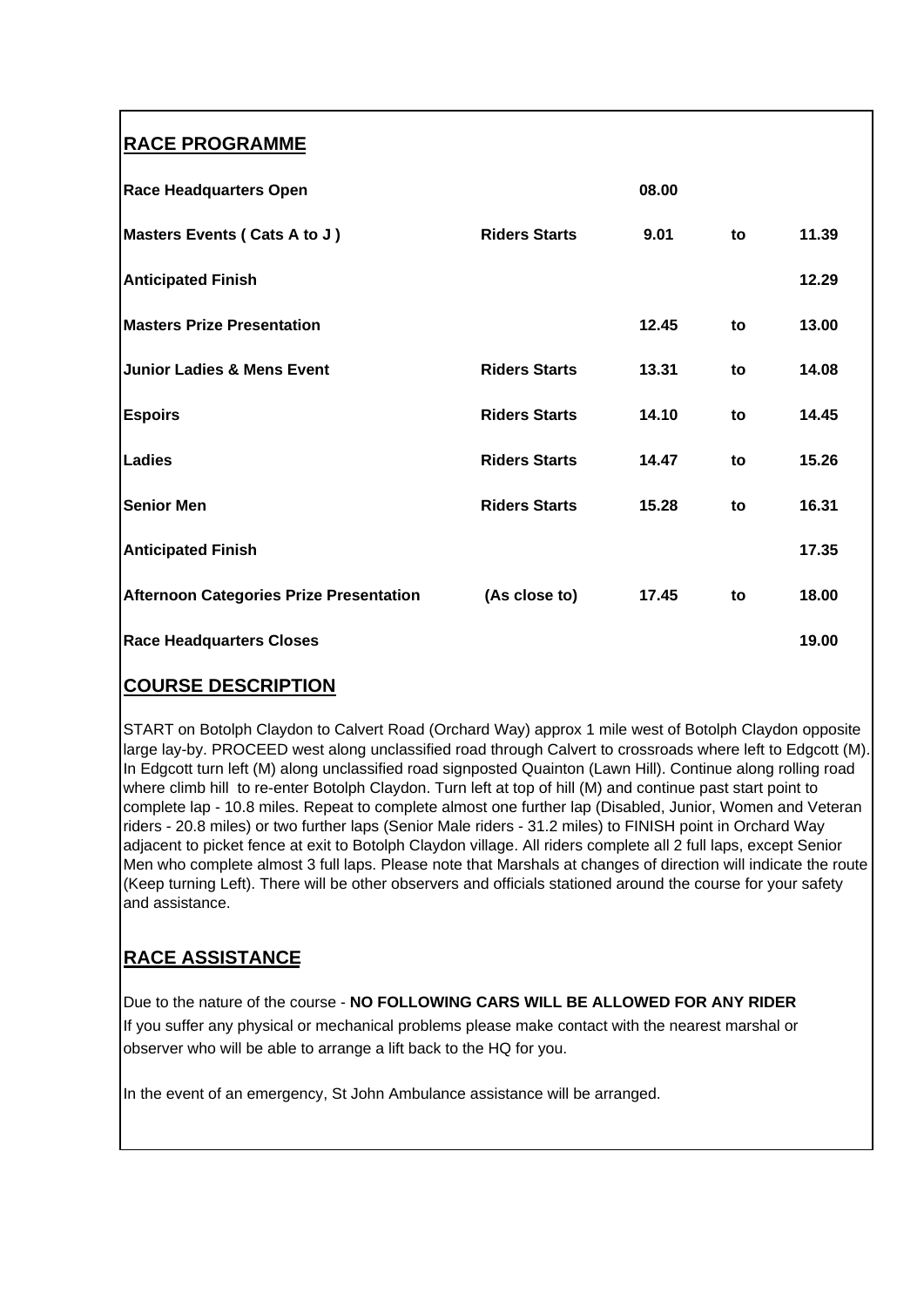# **RACE information (all the boring but important stuff) (Page 1 of 2)**

# **Arrival & Parking**

Parking is in the large field directly opposite the Race HQ and will be signposted. There will be a medium -sized tent available for use by riders for warming up on a turbo or whatever you need immediately inside the field entrance.

# **Signing On & Race Numbers**

All of this will be inside the Race HQ in the rear room. Please ensure that you collect a yellow set of numbers if you are riding the Masters Event in the morning, or a white set of numbers if you are riding any of the other events in the afternoon. (Sorry, no beverages with returned numbers)

# **Machine Checks - IMPORTANT**

Full details of compliance requirements are available at www.northbucksroadclub.org.uk, click on the link to BTTC 2009 and then the UCI regulations. The official machine check is at the lay-by immediately opposite the Start, so you **MUST** allow time for this check immediately before you take your place in the line to start. We have provided an additional check, with mechanics available, for any adjustments that may be required to ensure your bike complies. The check at the HQ is voluntary only and is for your peace of mind if you need any adjustments made. **Not applicable to Masters.**

# **Junior Gear Check**

Junior rider's top gear must not exceed 7.93 metres. There will be a gear check at the Race HQ and also **IMMEDIATELY** after each Junior rider has finished.

# **Warm up route / Route to Course Start**

**PLEASE DO NOT WARM UP ON THE COURSE ONCE THE EVENT HAS STARTED.**

# **IT IS VERY IMPORTANT THAT YOU ALLOW 15 - 20 MINUTES TO GET TO THE START and TO ALLOW FOR THE MANDATORY MACHINE CHECK PRIOR TO STARTING**

To ensure that an excessive number of riders do not pass the Finish Timekeepers, please follow this **signposted route**. Left from Race HQ to East Claydon. Left along Sandhill Road signposted Steeple Claydon. At entrance to Sandhill, turn left signposted Middle Claydon. Continue through to T junction where turn left signposted Botolph Claydon. Continue past start to Botolph Claydon where follow road left back to Race HQ. 3.6 total miles to the Start, 4.8 total miles for one complete lap of the warm up route. Allow 15 to 20 minutes to get to the start and for your formal machine check.

# **Clothing**

All riders must wear appropriately certified hard shell helmets, whether open or aerodynamic. Riders without appropriate headwear (ie aero non-safety lids, caps, or bare headed) will not be allowed to start. You must wear either your First Claim club's registered clothing or plain clothing. Trade tops / shorts will not be allowed unless that is your registered clothing.

# **Starting Procedure**

Riders will be held and released at the Start, not pushed. The incline at the Start will assist.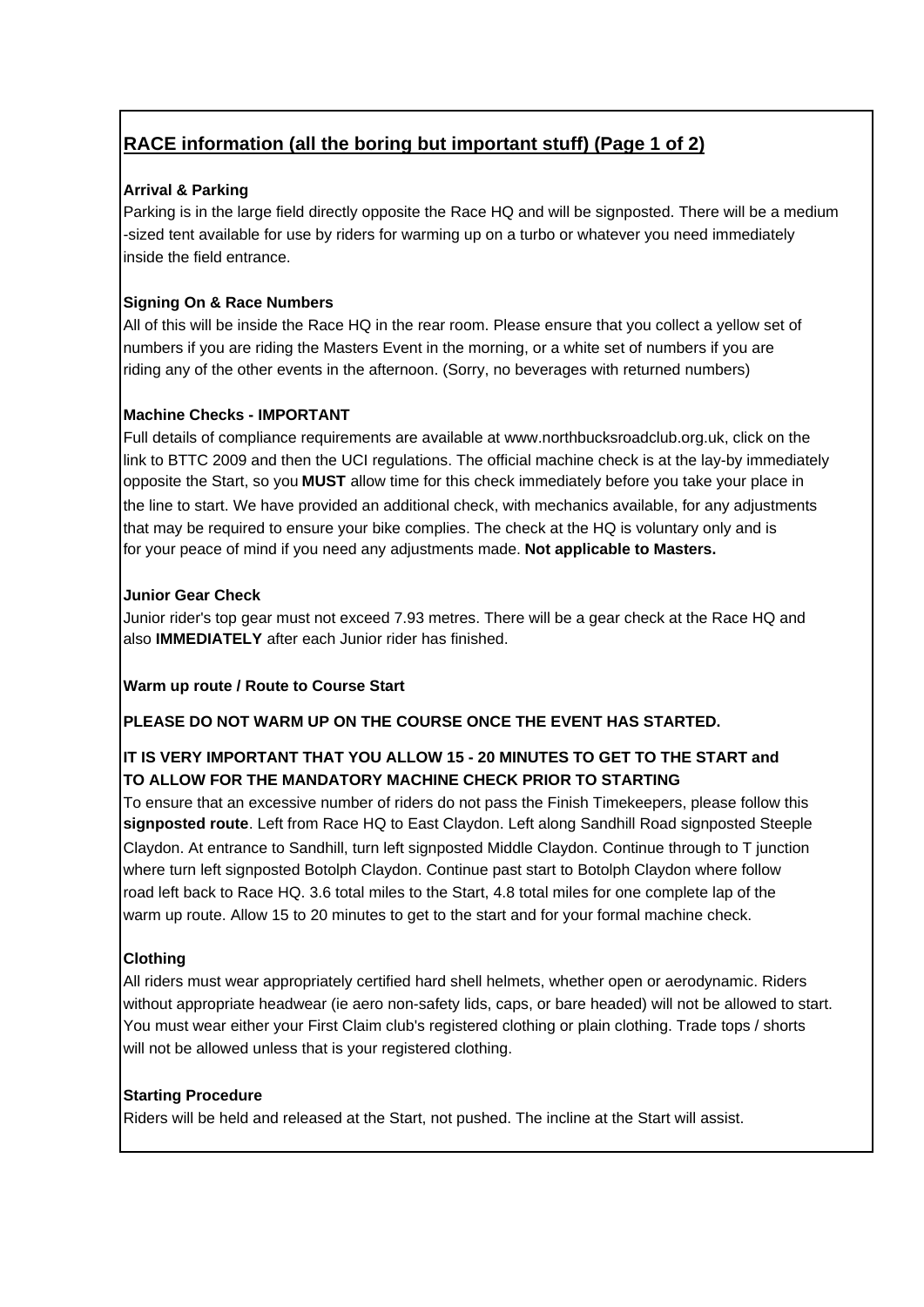# **RACE information (all the boring but important stuff) (Page 2 of 2)**

# **Numbers**

Please ensure that the rear body number is not folded and is clearly visible. The arm numbers must be in a forward facing position. If you can manage it, please clearly shout your number at the Finish.

# **After Finishing**

Taking care not to obstruct other riders or other road users please return to the Race HQ along the warm up route.

# **Spectators / Parking**

There are numerous places to spectate around the course. Please ensure that all associated with the race park sensibly and do not cause obstructions. Cycle in the opposite direction to the riders.

# **Toilets & Relief!**

As well as the toilets at the Race HQ, there will be a male & female portable toilet at the Start. Please use them and not the hedge.

# **Following cars**

Due to the nature of the course, following cars will not be permitted for any rider.

# **Safe riding**

Please take care at all points on the course, and in particular ensure that **YOU DO NOT CROSS THE WHITE LINE WHERE THERE IS ONE, EXCEPT WHEN OVERTAKING OR PASSING PARKED CARS.** There will be numerous observers stationed at key points around the course. Any rider observed riding in a dangerous manner or crossing the white line without good reason will be penalised.

# **Local Regulations and Risk Assessment**

Riders must not perform a U Turn within sight of the Start or Finish Points. Copies of the course Risk Assessment will be available on the day at the Race HQ

# **Eligibility for Awards**

Any rider obtaining a placing in the Top 3 who is not a registered British National will not be entitled to receive an award under UCI regulations. They will however be eligible to receive CTT awards and their ride carried forward to any series championships. **Example.** British Nationals in First & Third place and non-British National in second. First, second, third eligible for CTT award, First, Third and Fourth receive Championship placing.

# **Shower Facilities**

There are unfortunately NO shower facilities available at the Race HQ.

#### **Fixed wheel machines**

Fixed wheel machines will not be permitted for any category.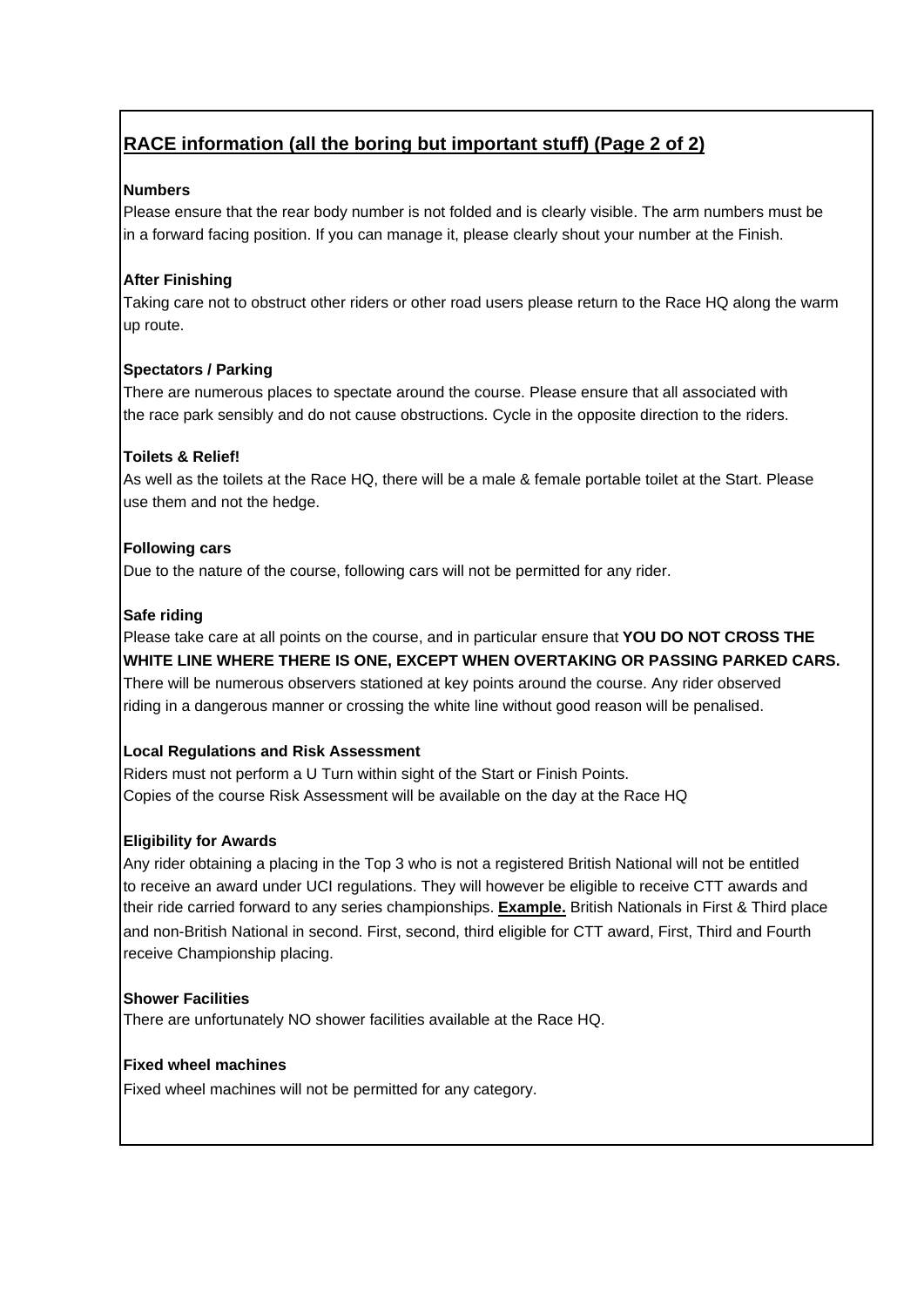|              | <b>MASTERS</b>                              | (Yellow Numbers)                                |                |        |              |
|--------------|---------------------------------------------|-------------------------------------------------|----------------|--------|--------------|
| <b>No</b>    | <b>Name</b>                                 | <b>Club</b>                                     | Cat            |        | <b>Start</b> |
| 1            | David Barry                                 | Sport.Fagley                                    | G              | 9      | 01           |
| $\mathbf{2}$ | James Stephenson                            | Private                                         | $\overline{A}$ | 9      | 02           |
| 3            | Alexandra Zebedee (W)                       | Speedwell BC                                    | C              | 9      | 03           |
| 4            | <b>Bruce English</b>                        | Lewes Wanderers CC                              | D              | 9      | 04           |
| 5            | Frank Murphy                                | Team Milton Keynes/Personal/Abbeygate           | C              | 9      | 05           |
| 6            | <b>Mark Kleanthous</b>                      | Team Milton Keynes/Personal/Abbeygate           | D              | 9      | 06           |
| 7<br>8       | <b>Rob Bennett</b>                          | Ratae RC                                        | G<br>D         | 9<br>9 | 07<br>08     |
|              | Jeremy Chandler-Smith<br><b>Ken Roberts</b> | Welwyn Wheelers<br><b>Preston Wheelers</b>      | G              | 9      | 09           |
| 9            |                                             | <b>Bicester Millenium CC</b>                    | G              | 9      |              |
| 10           | Andy Murray                                 |                                                 |                |        | 10           |
| 11<br>12     | Nicholas Kershaw                            | <b>Welland Valley CC</b><br>West Kent Road Club | B              | 9<br>9 | 11<br>12     |
|              | <b>Tony Meilak</b><br><b>Tim Chandler</b>   |                                                 |                |        |              |
| 13           |                                             | Welwyn Wheelers                                 | C              | 9      | 13           |
| 14<br>15     | Alan Colburn<br>James Johnson               | Team Echelon - Spiuk<br>Welwyn Wheelers         | J<br>C         | 9<br>9 | 14<br>15     |
|              |                                             |                                                 |                |        |              |
| 16           | <b>Tim Carey</b><br>John Gabriel            | A5 Rangers CC                                   | D<br>G         | 9<br>9 | 16           |
| 17<br>18     |                                             | <b>Hinckley CRC</b><br>De Laune CC              |                | 9      | 17<br>18     |
| 19           | Anthony Peachey<br><b>Steve Robinson</b>    |                                                 |                | 9      | 19           |
|              | <b>Clive Faine</b>                          | Team Salesengine.co.uk                          | B<br>G         | 9      | 20           |
| 20<br>21     | <b>John Bevan</b>                           | Team Milton Keynes/Personal/Abbeygate           |                | 9      | 21           |
| 22           | <b>Alex Peeke</b>                           | Team Endura/MI Racing/Thule/24/7                | J<br>B         | 9      | 22           |
| 23           | Allan Renyard                               | Welwyn Wheelers CC<br>Guernsey Velo Club        | H              | 9      | 23           |
| 24           | <b>Allan Miller</b>                         | Caesarean CC                                    | H              | 9      | 24           |
| 25           | Carl Ferri                                  | Addiscombe CC                                   | C              | 9      | 25           |
| 26           | Pete Smith                                  | Team Milton Keynes/Personal/Abbeygate           | E              | 9      | 26           |
| 27           | Simon Layfield                              | Team Welwyn                                     | C              | 9      | 27           |
| 28           | Colin Whitford                              | <b>Hinckley CRC</b>                             | F              | 9      | 28           |
| 29           | Lee Fuller                                  | Camel Valley C & TC                             | B              | 9      | 29           |
| 30           | <b>Brian Foran</b>                          | Lampard RC                                      | D              | 9      | 30           |
| 31           | Andrew Burnett                              | Aylesbury CC                                    | D              | 9      | 31           |
| 32           | <b>John Eames</b>                           | Corsham RC                                      | G              | 9      | 32           |
| 33           | <b>Brian Tear</b>                           | Team Endura/MI Racing/Thule/24/7                | $\mathsf C$    | 9      | 33           |
| 34           | Paul Williams                               | <b>West Drayton MBC</b>                         | $\mathsf{C}$   | 9      | 34           |
| 35           | <b>Barrie Mitchell</b>                      | Team Endura/MI Racing/Thule/24/7                | G              | 9      | 35           |
| 36           | <b>Michael Ives</b>                         | Team Endura/MI Racing/Thule/24/7                |                | 9      | 36           |
| 37           | Peter Georgi                                | <b>Epic Viner RT</b>                            | $\mathsf C$    | 9      | 37           |
| 38           | James Goward                                | Farnham RC                                      | B              | 9      | 38           |
| 39           | Richard John                                | Private Member                                  | $\mathsf C$    | 9      | 39           |
| 40           | <b>Richard Newey</b>                        | Agisko Viner                                    | $\mathsf C$    | 9      | 40           |
| 41           | Ralph Dadswell                              | Antelope Racing Team                            | D              | 9      | 41           |
| 42           | Vincent Jenkins                             | Leisure Lakes RT                                | H              | 9      | 42           |
| 43           | Pete Wager                                  | VC Meudon - Excel/Tiger/Cycle Kingdom           | A              | 9      | 43           |
| 44           | Michael Stallard                            | <b>Stratford CC</b>                             | В              | 9      | 44           |
| 45           | Jeremy Mulkern                              | Aylesbury CC                                    | D              | 9      | 45           |
| 46           | Gary Kondor                                 | <b>Sherwood Pines Cycles</b>                    | D              | 9      | 46           |
| 47           | James Fox                                   | Team Milton Keynes/Personal/Abbeygate           | Α              | 9      | 47           |
|              |                                             | Wyre Forest CRC                                 | $\mathsf C$    | 9      | 48           |
| 48           | <b>Warren King</b>                          |                                                 |                |        |              |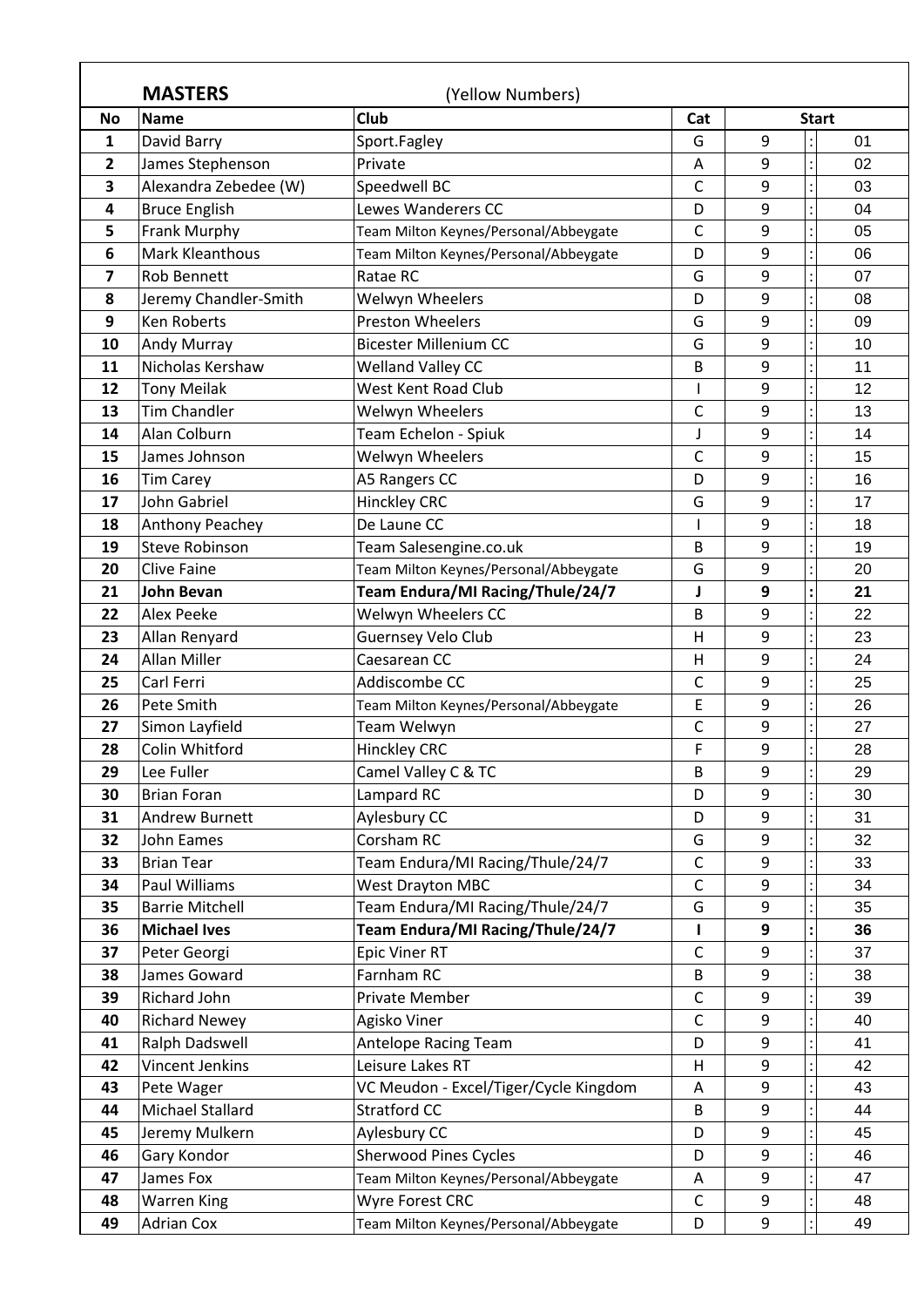|                                  | <b>MASTERS</b>                                                                                     | (Yellow Numbers)                                                                                                              |                                 |    |                            |    |
|----------------------------------|----------------------------------------------------------------------------------------------------|-------------------------------------------------------------------------------------------------------------------------------|---------------------------------|----|----------------------------|----|
| <b>No</b>                        | <b>Name</b>                                                                                        | <b>Club</b>                                                                                                                   | Cat                             |    | <b>Start</b>               |    |
| 50                               | <b>Graham Huck</b>                                                                                 | <b>Doncaster Wheelers</b>                                                                                                     | G                               | 9  |                            | 50 |
| 51                               | Peter Weir                                                                                         | Maidenhead & District CC                                                                                                      | B                               | 9  |                            | 51 |
| 52                               | James Rutherford                                                                                   | ScienceinSport.com                                                                                                            | E                               | 9  |                            | 52 |
| 53                               | Ben Nicholson                                                                                      | Twickenham CC/Evans Cycles                                                                                                    | D                               | 9  |                            | 53 |
| 54                               | <b>Steve Taylor</b>                                                                                | Wightlink/Offshore RT                                                                                                         | D                               | 9  |                            | 54 |
| 55                               | John Golder                                                                                        | Chelmer CC                                                                                                                    | F                               | 9  |                            | 55 |
| 56                               | <b>Gavin Atkins</b>                                                                                | <b>Hemel Hempstead CC</b>                                                                                                     | B                               | 9  |                            | 56 |
| 57                               | Peter Graham                                                                                       | North Hampshire RC                                                                                                            | D                               | 9  |                            | 57 |
| 58                               | Simon Greenland                                                                                    | Maidenhead & District CC                                                                                                      | F                               | 9  |                            | 58 |
| 59                               | <b>Richard Webster</b>                                                                             | Team Welwyn                                                                                                                   | C                               | 9  |                            | 59 |
| 60                               | Roy Chamberlain                                                                                    | Phil Corley/Cervelo                                                                                                           | C                               | 10 |                            | 00 |
| 61                               | Paul Green                                                                                         | Westmead Team "88"                                                                                                            | D                               | 10 |                            | 01 |
| 62                               | <b>Geoff Perry</b>                                                                                 | Team Milton Keynes/Personal/Abbeygate                                                                                         | D                               | 10 |                            | 02 |
| 63                               | Simon Edney                                                                                        | North Devon Wheelers                                                                                                          | E                               | 10 |                            | 03 |
| 64                               | Mark Woolford                                                                                      | Diamond H-F.com RT                                                                                                            | C                               | 10 |                            | 04 |
| 65                               | <b>Geoff Powell</b>                                                                                | High Wycombe CC                                                                                                               | D                               | 10 |                            | 05 |
| 66                               | <b>Christopher Stocks</b>                                                                          | a3rg/PB Science/SIS                                                                                                           | C                               | 10 |                            | 06 |
| 67                               | Ian Brazier                                                                                        | Verulam CC                                                                                                                    | D                               | 10 |                            | 07 |
| 68                               | Christopher Lodge                                                                                  | Finsbury Park CC                                                                                                              | F                               | 10 |                            | 08 |
| 69                               | Paul Verlander                                                                                     | Team Endura/MI Racing/Thule/24/7                                                                                              | C                               | 10 |                            | 09 |
| 70                               | Peter Ward                                                                                         | <b>Stratford CC</b>                                                                                                           | B                               | 10 |                            | 10 |
| 71                               | <b>Martin Piper</b>                                                                                | Wightlink/Offshore RT                                                                                                         | B                               | 10 |                            | 11 |
| 72                               | <b>Eddie Adkins</b>                                                                                | <b>Bournemouth Arrow</b>                                                                                                      | G                               | 10 |                            | 12 |
| 73                               | Stuart Lemanski                                                                                    | API Metrow-Silverhook                                                                                                         | Α                               | 10 |                            | 13 |
| 74                               | <b>Huw Roberts</b>                                                                                 | Paramount CRT                                                                                                                 | B                               | 10 |                            | 14 |
| 75                               | Sean Williams                                                                                      | Wightlink/Offshore RT                                                                                                         | B                               | 10 |                            | 15 |
| 76                               | Ian White                                                                                          | Farnham Road Club                                                                                                             | D                               | 10 |                            | 16 |
| 77                               | David Wheeler                                                                                      | Rye & District Wheelers                                                                                                       | C                               | 10 |                            | 17 |
| 78                               | Alan Tunnicliffe                                                                                   | North Notts Olympic RC                                                                                                        | E                               | 10 |                            | 18 |
| 79                               | Julian Smith                                                                                       | <b>Hemel Hempstead CC</b>                                                                                                     | $\mathsf C$                     | 10 |                            | 19 |
| 80                               | <b>Bryce Dyer</b>                                                                                  | a3rg/PB Science/SIS                                                                                                           | Α                               | 10 |                            | 20 |
| 81                               | Paul Pickup                                                                                        | Cycle Kingdom Race Team                                                                                                       | А                               | 10 |                            | 21 |
| 82                               | Nicholas English                                                                                   | Mar Services/Hale Partnership                                                                                                 | Α                               | 10 |                            | 22 |
| 83                               | David Lund                                                                                         | Symbol Signs RC                                                                                                               | D                               | 10 |                            | 23 |
| 84                               | Ian Marshall                                                                                       | Team Milton Keynes/Personal/Abbeygate                                                                                         | С                               | 10 |                            | 24 |
| 85                               | <b>Michael Donnelly</b>                                                                            | <b>LVRC</b>                                                                                                                   | D                               | 10 |                            | 25 |
| 86                               | Jimmy Wright                                                                                       | <b>Preston Wheelers</b>                                                                                                       | Α                               | 10 |                            | 26 |
| 87                               | John Herring                                                                                       | Leamington C & AC                                                                                                             | F                               | 10 |                            | 27 |
| 88                               | Christopher Baldwin                                                                                | Eagle RC                                                                                                                      | E                               | 10 |                            | 28 |
| 89                               | <b>Andrew Meilak</b>                                                                               | <b>ODLS.com Racing</b>                                                                                                        | $\mathsf C$                     | 10 |                            | 29 |
| 90                               | John Wager                                                                                         | <b>Felt Racing</b>                                                                                                            | B                               | 10 |                            | 30 |
| 91                               | <b>Simon Cannings</b>                                                                              | Team Milton Keynes/Personal/Abbeygate                                                                                         | B                               | 10 |                            | 31 |
| 92                               | Darren Barclay                                                                                     | Arctic / Premier RT                                                                                                           | B                               | 10 |                            | 32 |
|                                  |                                                                                                    |                                                                                                                               | D                               | 10 |                            | 33 |
|                                  |                                                                                                    |                                                                                                                               |                                 |    |                            | 34 |
|                                  |                                                                                                    |                                                                                                                               |                                 |    |                            | 35 |
|                                  |                                                                                                    |                                                                                                                               |                                 |    |                            | 36 |
|                                  |                                                                                                    |                                                                                                                               |                                 |    |                            | 37 |
|                                  |                                                                                                    |                                                                                                                               |                                 |    |                            | 38 |
| 93<br>94<br>95<br>96<br>97<br>98 | <b>Guy Preece</b><br>John Dowling<br>Aaron McCaffrey<br>Colin Roshier<br>Alan Newark<br>Paul Davis | Gloucester City CC/Rudy<br><b>Hemel Hempstead CC</b><br>AW Cycles.co.uk<br>Team Quest-The BIKE shop<br>Planet X<br>St Ives CC | E<br>В<br>D<br>G<br>$\mathsf C$ |    | 10<br>10<br>10<br>10<br>10 |    |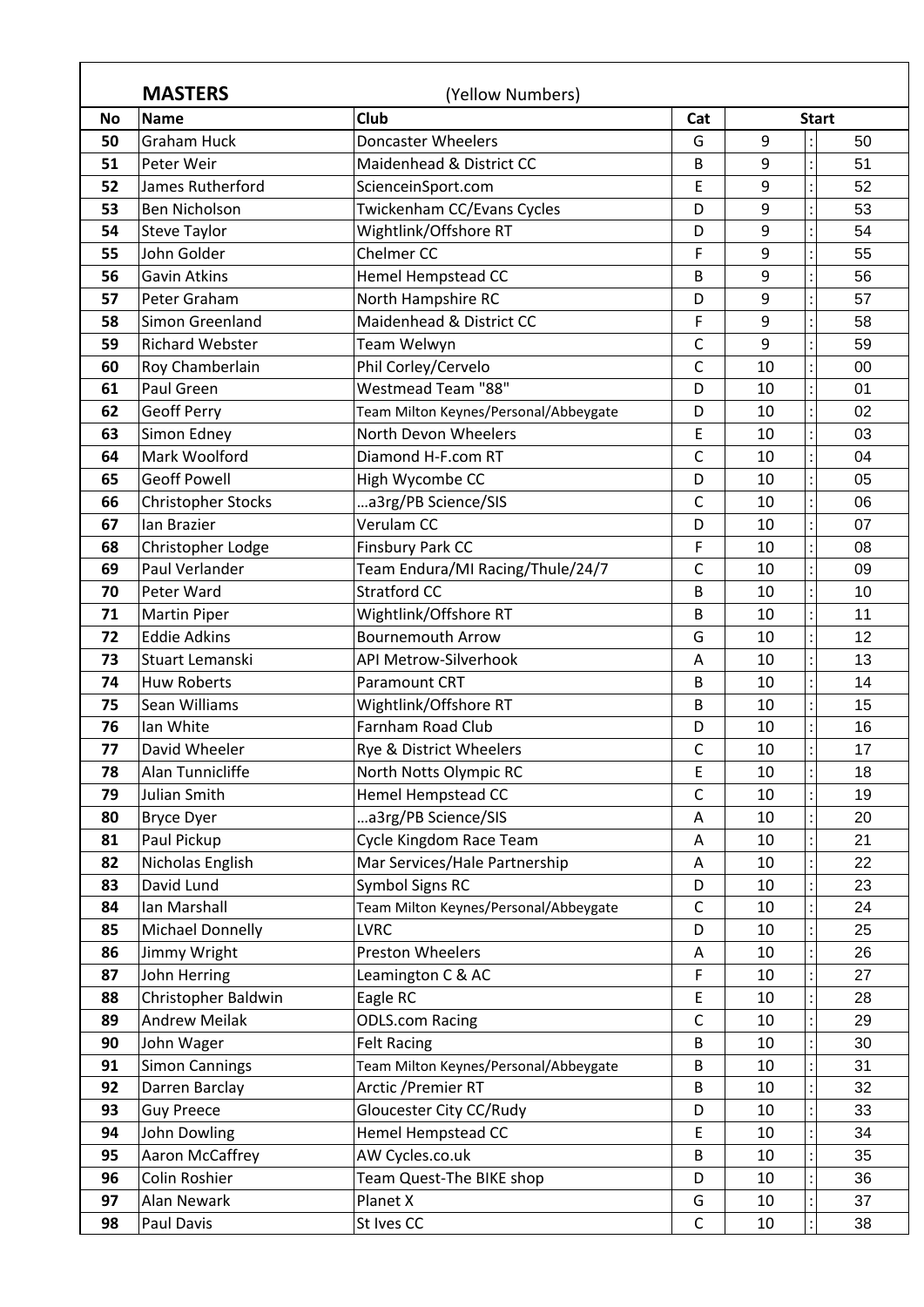|            | <b>MASTERS</b><br><b>Name</b>             | (Yellow Numbers)<br><b>Club</b>                                |                     |          |                    |
|------------|-------------------------------------------|----------------------------------------------------------------|---------------------|----------|--------------------|
| <b>No</b>  | Gisli Jenkins                             | Sherwood CC                                                    | Cat<br>$\mathsf{C}$ | 10       | <b>Start</b><br>39 |
| 99         | <b>Earl Smith</b>                         |                                                                |                     | 10       |                    |
| 100<br>101 | <b>Tim Carter</b>                         | Royal Dean Forest CC<br>North Bucks Road Club                  | В<br>C              | 10       | 40<br>41           |
| 102        | Patrick Brennan                           | a3rg/PB Science/SIS                                            | A                   | 10       | 42                 |
| 103        | <b>Gavin Rumbles</b>                      | <b>CC Luton</b>                                                | C                   | 10       | 43                 |
| 104        | Kevin Tye                                 | <b>ODL Securities/Pushbikes</b>                                | D                   | 10       | 44                 |
| 105        | <b>Gerard Oram</b>                        | <b>Bynea CC</b>                                                | D                   | 10       | 45                 |
| 106        | Gawie Nienaber                            | Farnham RC                                                     | E                   | 10       | 46                 |
| 107        | <b>Jake Prior</b>                         | VC St Raphael (Waite Contractors)                              | D                   | 10       | 47                 |
| 108        | Ian Houvenaghel                           | One and All Cycling/Bike Chain                                 | C                   | 10       | 48                 |
| 109        | Simon Berogna                             | Wyndy Milla                                                    | B                   | 10       | 49                 |
| 110        | <b>Bob Garlinge</b>                       | <b>Team Quest-The BIKE shop</b>                                | F                   | 10       | 50                 |
| 111        | <b>Andy Eagers</b>                        | Derby Mercury RC                                               | D                   | 10       | 51                 |
| 112        | Dave Dent                                 |                                                                | D                   | 10       | 52                 |
| 113        | <b>Mark Simmons</b>                       | Wightlink/Offshore RT<br>Team Milton Keynes/Personal/Abbeygate | B                   | 10       | 53                 |
| 114        | <b>Ben Anstie</b>                         | Chippenham Wheelers                                            | A                   | 10       | 54                 |
| 115        | <b>Scott Walker</b>                       | I-Ride RT/MG Decor                                             | $\overline{A}$      | 10       | 55                 |
| 116        |                                           |                                                                | D                   | 10       | 56                 |
| 117        | Ian Greenstreet<br><b>Reg Smith</b>       | Newbury RC<br><b>DCB Kent</b>                                  | G                   | 10       | 57                 |
| 118        | Adam Topham                               | High Wycombe CC                                                | C                   | 10       | 58                 |
| 119        | <b>Colin Griffiths</b>                    | <b>Welland Valley CC</b>                                       | E                   | 10       | 59                 |
| 120        | David Pollard                             | In-Gear Quickvit RT                                            | E                   | 11       | 00                 |
| 121        | James Heaton                              | Leisure Lakes RT                                               | C                   | 11       | 01                 |
| 122        | Paul Holdsworth                           | <b>Hounslow &amp; District Wheelers</b>                        | D                   | 11       | 02                 |
|            | David Johnson                             |                                                                |                     | 11       |                    |
| 123        |                                           | High Wycombe CC                                                | E                   | 11       | 03<br>04           |
| 124<br>125 | <b>Scott Rose</b>                         | Westbrook Cycles/Scott                                         | B<br>C              | 11       | 05                 |
| 126        | Jason Gurney                              | Team Milton Keynes/Personal/Abbeygate                          |                     | 11       |                    |
|            | James Whatling                            | <b>BMC UK Racing Team</b>                                      | B                   | 11       | 06<br>07           |
| 127<br>128 | Daniel Thorogood<br>Simon Tout            | Clwb Beicio Ystwyth<br><b>Velocity Bikes Cycling Club</b>      | D<br>В              | 11       | 08                 |
|            |                                           | <b>Stourbridge Velo</b>                                        |                     | 11       | 09                 |
| 129        | <b>Roger Iddles</b>                       |                                                                | н                   |          |                    |
| 130        | <b>Steve Legg</b>                         | RT 316                                                         | B                   | 11<br>11 | 10                 |
| 131        | Graeme Stirzaker                          | a3rg/PB Science/SIS                                            | $\mathsf C$         | 11       | 11<br>12           |
| 132        | Rob Weare                                 | <b>Team Midland Racing</b>                                     | D                   |          |                    |
| 133        | <b>Guy Powdrill</b><br>Charles Zanettacci | London Dynamo/Prologue<br>Leisure Lakes RT                     | B<br>D              | 11<br>11 | 13<br>14           |
| 134<br>135 | Stephen Whitewick                         |                                                                |                     | 11       | 15                 |
| 136        |                                           | Utag Yahama.com<br>a3rg/PB Science/SIS                         | D<br>B              | 11       | 16                 |
| 137        | Jeremy Ponting<br><b>Martin Garner</b>    | Team I Ride - MG Décor                                         |                     | 11       | 17                 |
| 138        | Martin Smith                              |                                                                | A                   | 11       |                    |
| 139        | David Crawley                             | AW Cycles.co.uk<br>Fibrax Wrexham RC                           | C<br>A              | 11       | 18<br>19           |
|            |                                           |                                                                |                     |          |                    |
| 141        | David Watson                              | Coventry Road Club                                             | $\mathsf{C}$        | 11       | 21                 |
|            |                                           |                                                                |                     |          |                    |
| 143        | Alan Warburton                            | Leisure Lakes RT                                               | B                   | 11       | 23                 |
| 145        | <b>Mick St Leger</b>                      | <b>VC St Raphael (Waite Contractors)</b>                       | D                   | 11       | 25                 |
|            |                                           |                                                                |                     |          |                    |
| 147        | Jeff Jones                                | Chippenham & District Wheelers                                 | B                   | 11       | 27                 |
|            |                                           |                                                                |                     |          |                    |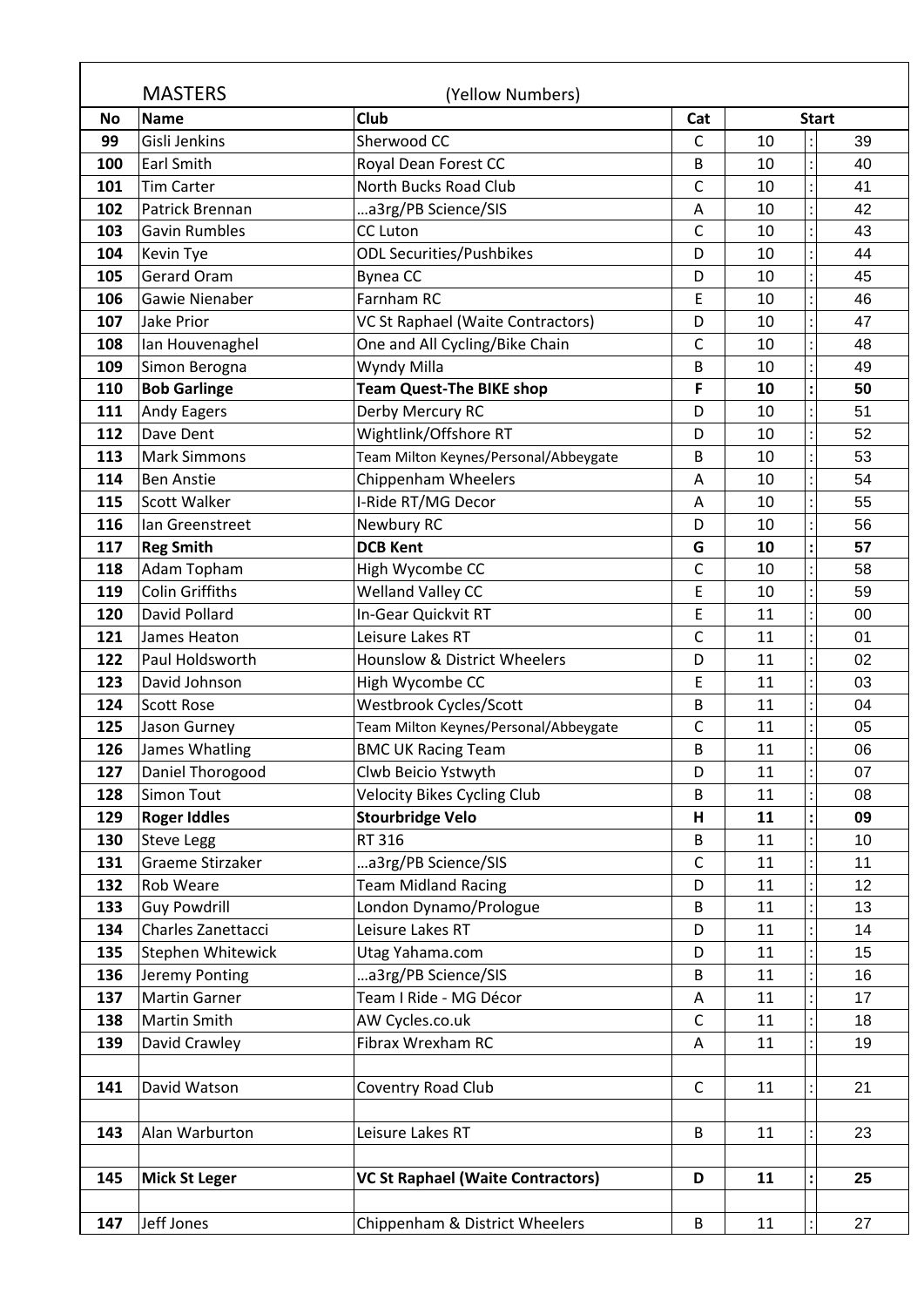|           | <b>MASTERS</b>         | (Yellow Numbers)            |              |    |              |    |
|-----------|------------------------|-----------------------------|--------------|----|--------------|----|
| <b>No</b> | Name                   | <b>Club</b>                 | Cat          |    | <b>Start</b> |    |
| 149       | Colin Parkinson        | South Western Road Club     | D            | 11 |              | 29 |
| 151       | <b>Geoff Platts</b>    | <b>Team I-Ride MG Décor</b> | E            | 11 |              | 31 |
| 153       | <b>Steve Golla</b>     | <b>Team Sigma Sport</b>     | B            | 11 |              | 33 |
| 155       | <b>Richard Prebble</b> | Candy TV- Marshalls         | $\mathsf{C}$ | 11 |              | 35 |
| 157       | <b>Danny Axford</b>    | <b>Arctic/Premier RT</b>    | $\mathbf{A}$ | 11 |              | 37 |
| 159       | <b>Steve Walkling</b>  | <b>Velocity Bikes CC</b>    | C            | 11 |              | 39 |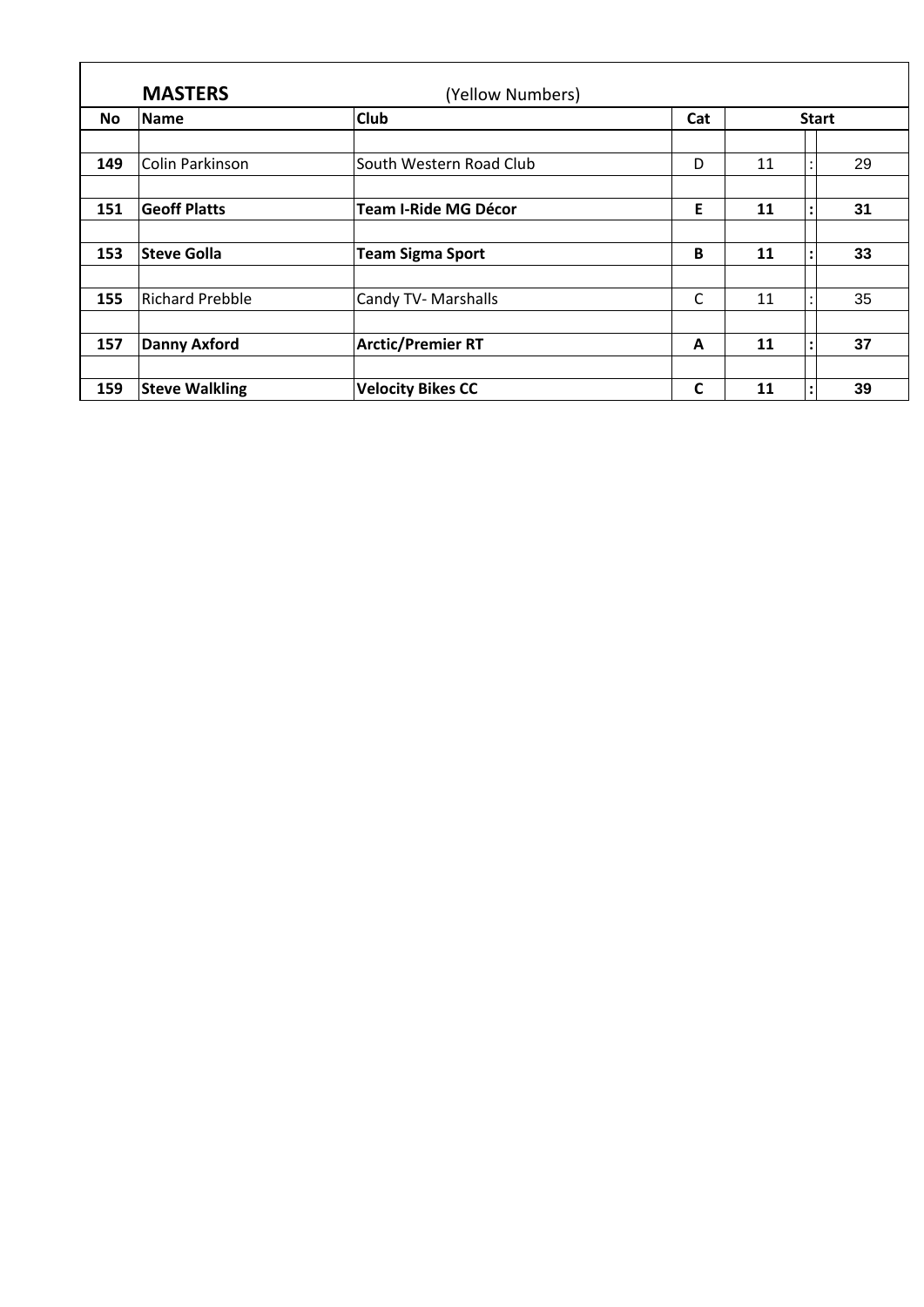|                | <b>JUNIOR LADIES &amp; MEN</b> | (White Numbers)                       |     |    |              |        |
|----------------|--------------------------------|---------------------------------------|-----|----|--------------|--------|
| <b>No</b>      | <b>Name</b>                    | <b>Club</b>                           | Cat |    | <b>Start</b> |        |
| 1              | <b>Elinor Thorogood</b>        | Clwb Beico Ystwyth CC                 |     | 13 |              | 31     |
| $\overline{2}$ | Hannah Layland                 | VC St Raphael/Waite Contracts         | L   | 13 |              | 32     |
| 3              | <b>Hannah Barnes</b>           | Candi TV Marshals Pasta               | L   | 13 |              | 33     |
| 4              | <b>Gavin Mitchell</b>          | Twickenham CC/Evans Cycles            |     | 13 |              | 34     |
| 5              | <b>Thomas Bowering</b>         | <b>InGear Development Squad</b>       |     | 13 |              | 35     |
| 6              | Daniel Murphy                  | Team Milton Keynes/Personal/Abbeygate |     | 13 |              | 36     |
| 7              | <b>Aaron Preece</b>            | Gloucester City Cycling Club/Rudy     |     | 13 |              | 37     |
| 8              | Harry Edney                    | North Devon Wheelers                  |     | 13 |              | 38     |
| 9              | <b>Matthew Myers</b>           | Twickenham CC/Evans Cycles            |     | 13 |              | 39     |
| 10             | <b>Hugh Carthy</b>             | Science in Sport.com                  |     | 13 |              | 40     |
| 11             | <b>Jake Martin</b>             | Rapha Condor                          |     | 13 |              | 41     |
| 12             | <b>Bradley Burbridge</b>       | Cycling Bargains.com                  |     | 13 |              | 42     |
| 13             | James Layland                  | <b>Willswheels CC</b>                 |     | 13 |              | 43     |
| 14             | Peter Dibben                   | Hargroves Cycles                      |     | 13 |              | 44     |
| 15             | <b>Tom Gosbee</b>              | Team Welwyn                           |     | 13 |              | 45     |
| 16             | Andrew Brind-Surch             | A5 Rangers CC                         |     | 13 |              | 46     |
| 17             | Lewis Balyckyi                 | <b>Team Wallis CHH</b>                |     | 13 |              | 47     |
| 18             | Dean Fuller                    | Camel Valley C & TC                   |     | 13 |              | 48     |
| 19             | Rob Yeatman                    | Glendene CC/Biketrax                  |     | 13 |              | 49     |
| 20             | Tom Yeatman                    | Glendene CC/Biketrax                  |     | 13 |              | 50     |
| 21             | Joe Moore                      | Lindsey Roads CC/Ettridge             |     | 13 |              | 51     |
| 22             | Felix English                  | Team Corridori/Specialized            |     | 13 |              | 52     |
| 23             | Harry Whitford                 | <b>Hinckley CRC</b>                   |     | 13 |              | 53     |
| 24             | Conor Dunne                    | <b>Hemel Hempstead CC</b>             |     | 13 |              | 54     |
| 25             | Laurie Brooking                | Sett Valley Cycles/BikeRight          |     | 13 |              | 55     |
| 26             | Jamie Rogers                   | Scunthorpe Poly CC - Jack Tighe       |     | 13 |              | 56     |
| 27             | Tom Lackenby                   | Team I-Ride / MG Décor                |     | 13 |              | 57     |
| 28             | Tom Stockdale                  | MJS Racing                            |     | 13 |              | 58     |
|                |                                |                                       |     |    |              |        |
| 30             | Daniel McLay                   | Hargroves Cycles                      |     | 14 |              | $00\,$ |
|                |                                |                                       |     |    |              |        |
| 32             | Jack Green                     | Westmead Team "88"                    |     | 14 |              | 02     |
|                |                                |                                       |     |    |              |        |
| 34             | Daniel Arblaster               | <b>Guernsey Velo Development</b>      |     | 14 |              | 04     |
|                |                                |                                       |     |    |              |        |
| 36             | Alexander Royle                | coveryourcar.co.uk                    |     | 14 |              | 06     |
|                |                                |                                       |     |    |              |        |
| 38             | <b>Joe Perrett</b>             | <b>Glendene CC/Biketrax</b>           |     | 14 |              | 08     |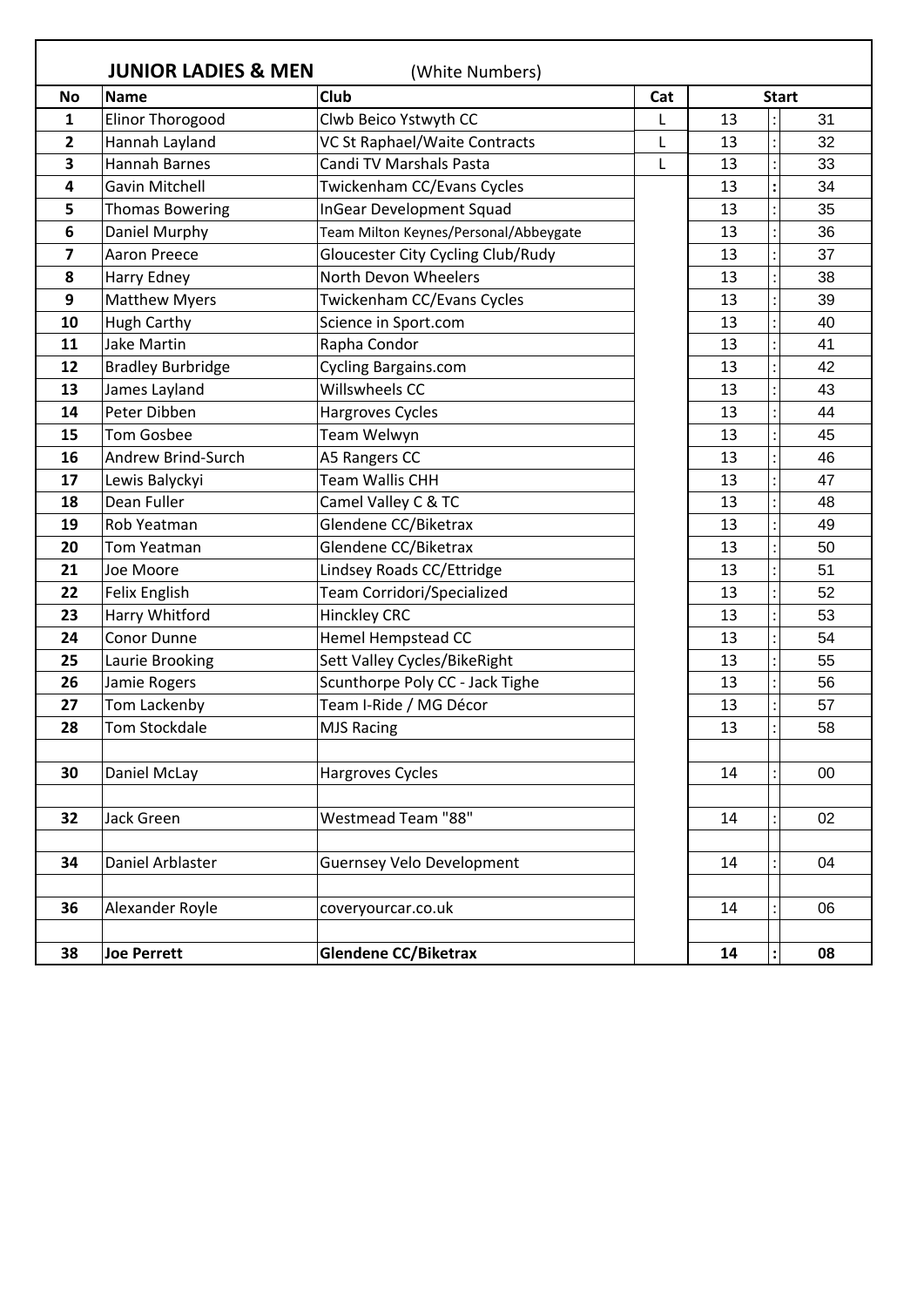|           | <b>ESPOIRS</b>           | (White Numbers)                       |              |
|-----------|--------------------------|---------------------------------------|--------------|
| <b>No</b> | <b>Name</b>              | <b>Club</b>                           | <b>Start</b> |
| 40        | <b>Adam Norris</b>       | <b>BMC UK Racing Team</b>             | 10<br>14     |
| 41        | <b>Matthew Passenger</b> | Team Milton Keynes/Personal/Abbeygate | 11<br>14     |
| 42        | Oliver Thistlethwayte    | Newark Castle CC                      | 14<br>12     |
| 43        | <b>Simon Thomas</b>      | Velo 29                               | 13<br>14     |
| 44        | <b>Charles Rees</b>      | Gillingham & District Wheelers        | 14<br>14     |
| 45        | Michael Smith            | Team Milton Keynes/Personal/Abbeygate | 14<br>15     |
| 46        | <b>Edward Checkley</b>   | Welwyn Wheelers                       | 14<br>16     |
| 47        | Phil Lisher              | Team Welwyn                           | 17<br>14     |
| 48        | <b>Matthew Nicholls</b>  | <b>Wolverhampton Wheelers</b>         | 14<br>18     |
| 49        | <b>Matthew Jones</b>     | <b>COC Fougeres</b>                   | 14<br>19     |
| 50        | <b>Hefin Price</b>       | <b>CMC</b>                            | 20<br>14     |
| 51        | <b>Will Dorsett</b>      | North Norfolk Wheelers                | 21<br>14     |
| 52        | Chris Lobb               | www.cyclelogic.co.uk                  | 22<br>14     |
| 53        | <b>Mike Rudling</b>      | Rapha/Condor                          | 14<br>23     |
| 54        | Sam Allen                | AW Cycles/Giant                       | 14<br>24     |
| 55        | Andrew Fenn              | 100%ME                                | 25<br>14     |
| 56        | <b>Andrew Griffiths</b>  | New Heebra Lombarden                  | 14<br>26     |
| 57        | Dan Bill                 | Team Echelon-Spiuk                    | 14<br>27     |
| 58        | <b>Tom Black</b>         | <b>Team Manx Telecom</b>              | 14<br>28     |
| 59        | Patrick Owen             | Team Endura/MI Racing/Thule/24/7      | 14<br>29     |
| 60        | Mike Cuming              | Raleigh Avanti                        | 14<br>30     |
| 61        | <b>Steven Burke</b>      | 100%ME                                | 14<br>31     |
| 62        | Simon Baxter             | <b>Adept Precision RT</b>             | 32<br>14     |
| 63        | Will Fox                 | <b>Cycling Bargains.com RT</b>        | 14<br>33     |
| 64        | Dean Robson              | Somerset RC                           | 14<br>34     |
| 65        | <b>Richard Handley</b>   | <b>KUK Kinesis</b>                    | 14<br>35     |
|           |                          |                                       |              |
| 67        | <b>Richard Meadows</b>   | Velo 29                               | 14<br>37     |
|           |                          |                                       |              |
| 69        | James McLaughlin         | Guernsey Velo Development Squad       | 39<br>14     |
|           |                          |                                       |              |
| 71        | Andy Tennant             | Halfords/Bikehut                      | 41<br>14     |
|           |                          |                                       |              |
| 73        | <b>Russell Hampton</b>   | Magnus Maximus Coffee.com             | 14<br>43     |
|           |                          |                                       |              |
| 75        | <b>Alex Dowsett</b>      | 100%ME                                | 14<br>45     |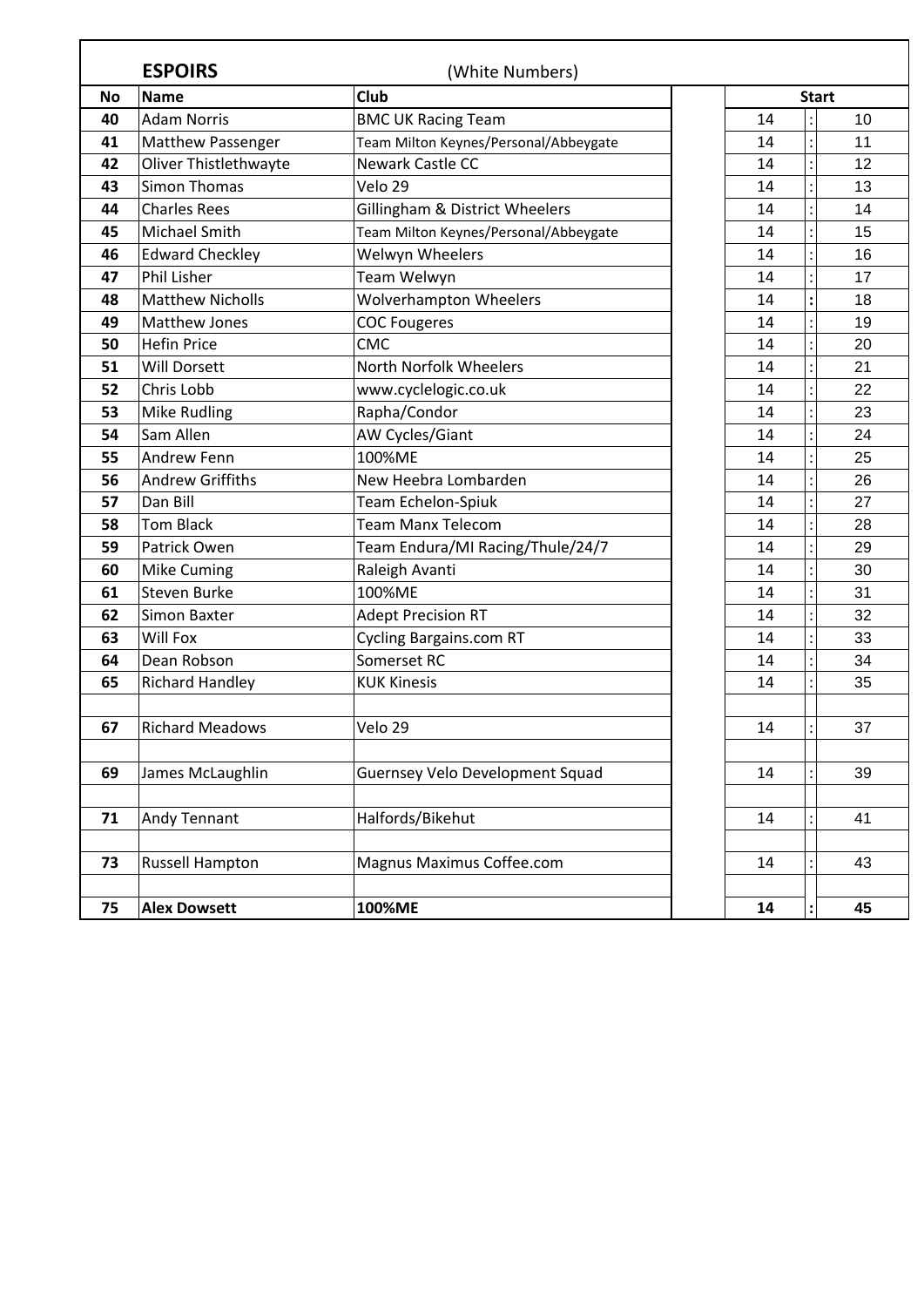|           | <b>LADIES</b>            | (White Numbers)                         |              |
|-----------|--------------------------|-----------------------------------------|--------------|
| <b>No</b> | <b>Name</b>              | <b>Club</b>                             | <b>Start</b> |
| 77        | Jenny Copnall            | Look Racing Team                        | 47<br>14     |
| 78        | <b>Sharon Morris</b>     | <b>Welwyn Wheelers</b>                  | 14<br>48     |
| 79        | Miranda Harris           | <b>Stratford CC</b>                     | 14<br>49     |
| 80        | Danielle Archer          | a3rg/PB Science/SIS                     | 14<br>50     |
| 81        | Sara Dias Ayton          | a3rg/PB Science/SIS                     | 14<br>51     |
| 82        | Vicki Fleming            | <b>Oxford University Triathlon Club</b> | 52<br>14     |
| 83        | Linda Stocks             | a3rg/PB Science/SIS                     | 14<br>53     |
| 84        | Joanna Spragg            | Aylesbury CC                            | 54<br>14     |
| 85        | Sally St Leger           | a3rg/PB Science/SIS                     | 14<br>55     |
| 86        | Juliette Clark           | In-Gear Quickvit RT                     | 14<br>56     |
| 87        | <b>Trudi Sammons</b>     | Reading CC                              | 57<br>14     |
| 88        | Joanna Wells             | Hounslow & District Wheelers            | 14<br>58     |
| 89        | Arja Scarsbrook          | Team Echelon / Spiuk                    | 14<br>59     |
| 90        | Leigh Harvey             | Shorter Rochford RT/Exclusive           | 15<br>00     |
| 91        | <b>Emilie Fisher</b>     | www.elmcycles.co.uk                     | 01<br>15     |
| 92        | <b>Claire Newland</b>    | Welwyn Wheelers                         | 15<br>02     |
| 93        | <b>Vicky Dawson</b>      | <b>Matlock Cycling Club</b>             | 15<br>03     |
| 94        | Lucinda Seymour          | <b>Reading CC</b>                       | 15<br>04     |
| 95        | <b>Christine McLean</b>  | <b>Shetland Wheelers</b>                | 15<br>05     |
| 96        | Michelle King            | Wyre Forest CRC                         | 15<br>06     |
| 97        | Leda Cox                 | ESGL93-GSDGestion/Look                  | 15<br>07     |
| 98        | Charlotte Blackman       | Cyclefit RT                             | 15<br>08     |
| 99        | Claire Lee               | Science in Sport                        | 15<br>09     |
| 100       | Jessica Wilson-Young     | Edinburgh RC                            | 15<br>10     |
| 101       | Sarah Storey             | VC St Raphael / Waites Contracts        | 15<br>11     |
| 102       | Danutha Tinn             | a3rg/PB Science/SIS                     | 15<br>12     |
| 103       | Chrissy Radon            | High Wycombe CC                         | 15<br>13     |
| 104       | Jennifer Hewitt          | <b>Team Sigma Sport</b>                 | 15<br>14     |
| 105       | Avril Swan               | Team Endura/MI Racing/Thule/24/7        | 15<br>15     |
| 106       | Ruth Eyles               | <b>Beacon Roads CC</b>                  | 15<br>16     |
|           |                          |                                         |              |
| 108       | Lesley Walkling          | a3rg/PB Science/SIS                     | 15<br>18     |
| 110       | Julie Cook               | Altura RT                               | 15<br>20     |
| 112       | Emma Pooley              | Cervelo Test Team                       | 15<br>22     |
| 114       | Julia Shaw               |                                         | 15<br>24     |
|           |                          | Utag Yamaha                             |              |
| 116       | <b>Wendy Houvenaghel</b> | <b>Science in Sport</b>                 | 15<br>26     |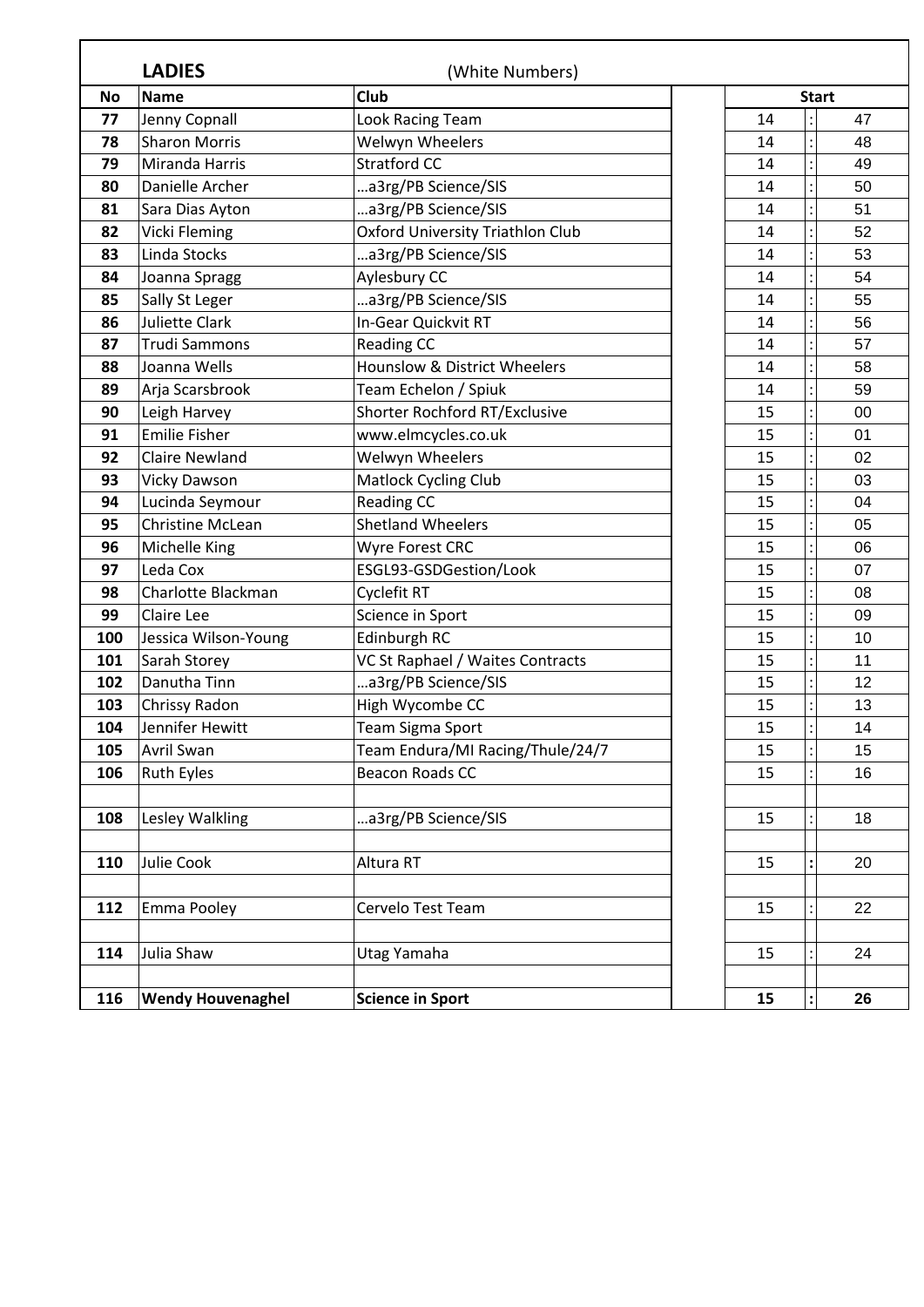|           | <b>SENIOR MEN</b>        | (White Numbers)                   |    |              |
|-----------|--------------------------|-----------------------------------|----|--------------|
| <b>No</b> | <b>Name</b>              | Club                              |    | <b>Start</b> |
| 118       | Lewis Fellas             | Private                           | 15 | 28           |
| 119       | <b>Andrew Porter</b>     | Welwyn Wheelers                   | 15 | 29           |
| 120       | James Schofield          | <b>Oxford University Tri Club</b> | 15 | 30           |
| 121       | <b>Gyles Wingate</b>     | <b>Bognor Regis CC</b>            | 15 | 31           |
| 122       | <b>Ben Price</b>         | <b>Finchley Racing Team</b>       | 15 | 32           |
| 123       | <b>Thomas Weatherall</b> | Oxford University CC              | 15 | 33           |
| 124       | <b>Henry Martin</b>      | <b>Oxford University CC</b>       | 15 | 34           |
| 125       | Michael Bannister        | <b>Bedfordshire RCC</b>           | 15 | 35           |
| 126       | <b>Thomas Collier</b>    | Pendragon Kalas                   | 15 | 36           |
| 127       | Alistair Robinson        | <b>Team Endura Racing</b>         | 15 | 37           |
| 128       | Peter Wood               | Sheffrec CC                       | 15 | 38           |
| 129       | <b>Ashley Cox</b>        | <b>Beds Road CC</b>               | 15 | 39           |
| 130       | <b>Ben Williams</b>      | New Brighton CC                   | 15 | 40           |
| 131       | Adam Hardy               | <b>Wolds RT</b>                   | 15 | 41           |
| 132       | <b>Anton Blackie</b>     | Oxford University CC              | 15 | 42           |
| 133       | Robin Ovenden            | Caesarean CC                      | 15 | 43           |
| 134       | Tejvan Pettinger         | SRI Chinmoy Cycling Team          | 15 | 44           |
| 135       | <b>Graeme Hatcher</b>    | Manx Viking Wheelers-Shoprite     | 15 | 45           |
| 136       | Gordon Leicester         | <b>Warrington Road Club</b>       | 15 | 46           |
| 137       | <b>Matt Clinton</b>      | Mike Vaughan Cycles               | 15 | 47           |
| 138       | Michael Nicolson         | Dooleys RT                        | 15 | 48           |
| 139       | Duncan Urquhart          | <b>Endura Racing/Pedalpower</b>   | 15 | 49           |
| 140       | Jez Cox                  | Team Bike & Run/Maximuscle        | 15 | 50           |
| 141       | <b>Steve Lampier</b>     | <b>KUK Kinesis</b>                | 15 | 51           |
| 142       | Andy Hudson              | Cambridge CC                      | 15 | 52           |
| 143       | Lee Tunnicliffe          | Fit-Four/Cycles Dauphin           | 15 | 53           |
| 144       | lan Taylor               | <b>NFM Racing Team</b>            | 15 | 54           |
| 145       | James Smith              | Somerset RC                       | 15 | 55           |
| 146       | Daniel Patten            | Magnus Maximus Coffee.com         | 15 | 56           |
| 147       | Simon Gaywood            | Team Corley/Cervelo               | 15 | 57           |
| 148       | <b>Blake Pond</b>        | Southfork Racing.co.uk            | 15 | 58           |
| 149       | James Wall               | Stratford on Avon CC              | 15 | 59           |
| 150       | Chris Spence             | Caesarean CC                      | 16 | 00           |
| 151       | David Clarke             | Pendragon Kalas                   | 16 | 01           |
| 152       | <b>Dominic Sweeney</b>   | Lutterworth Cycle Centre          | 16 | 02           |
| 153       | Jesse Elzinga            | <b>Beeline Bicycles RT</b>        | 16 | 03           |
| 154       | Colin Robertson          | Equipe Velo Ecosse                | 16 | 04           |
| 155       | David Mclean             | <b>ASPTT Mulhouse</b>             | 16 | 05           |
| 156       | Wouter Sybrandy          | Team Sigma Sport                  | 16 | 06           |
| 157       | Arthur Doyle             | Dooleys RT                        | 16 | 07           |
| 158       | James Stewart            | <b>Kinesis KUK</b>                | 16 | 08           |
| 159       | Jerone Walters           | Team Sigma Sport                  | 16 | 09           |
| 160       | Sebastian Ader           | a3rg/PB Science/SIS               | 16 | 10           |
| 161       | Phill Sykes              | VC St Raphael/Waite Contracts     | 16 | 11           |
|           |                          |                                   | 16 | 12           |
| 163       | John Tuckett             | AW Cycles/Giant                   | 16 | 13           |
|           |                          |                                   | 16 | 14           |
| 165       | Nino Piccoli             | API Metrow/Silverhook             | 16 | 15           |
|           |                          |                                   | 16 | 16           |
| 167       | <b>Mark Holton</b>       | Shorter Rochford RT/Exclusive     | 16 | 17           |
|           |                          |                                   | 16 | 18           |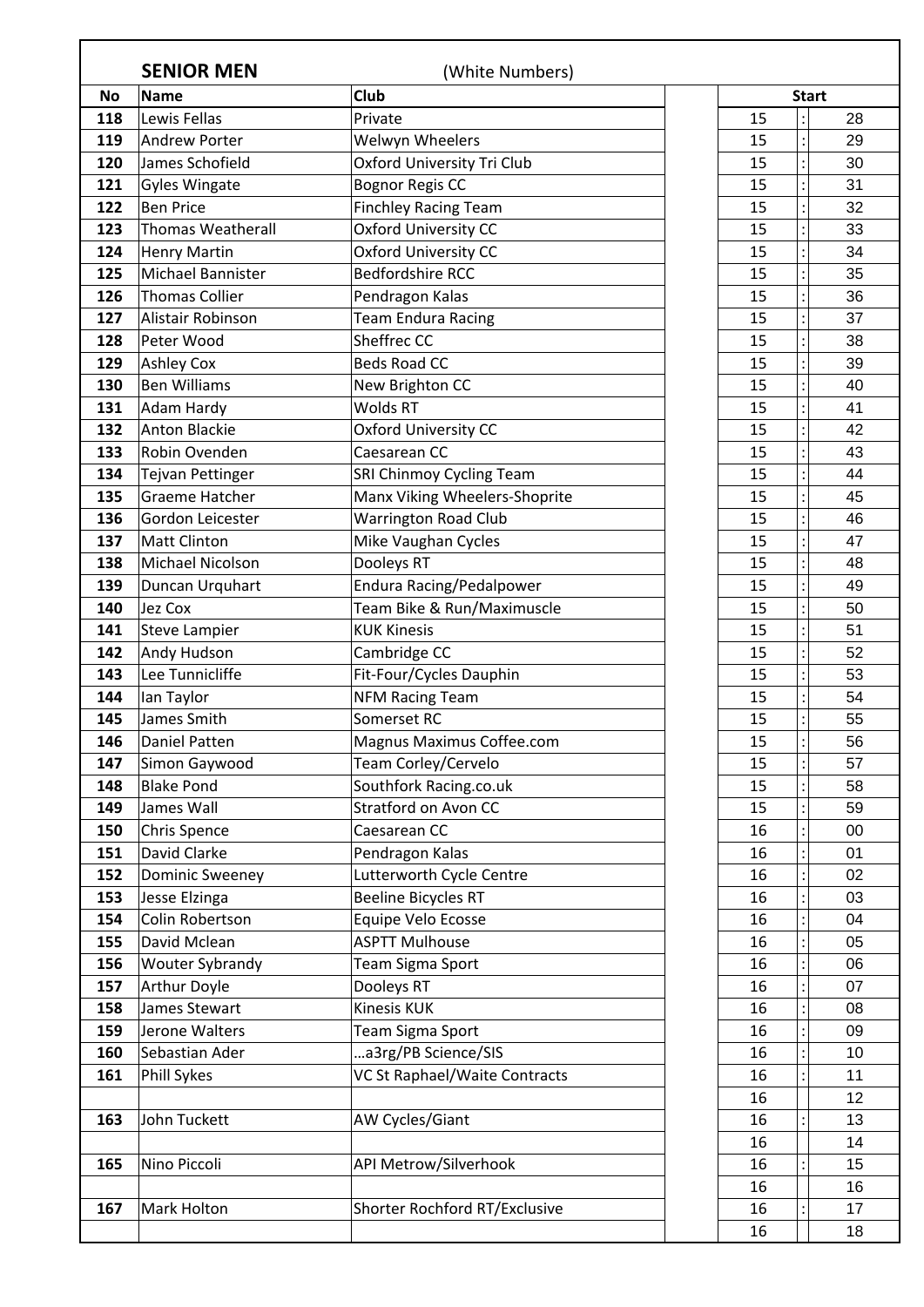|           | <b>SENIOR MEN</b>        | (White Numbers)               |    |                      |
|-----------|--------------------------|-------------------------------|----|----------------------|
| <b>No</b> | <b>Name</b>              | <b>Club</b>                   |    | <b>Start</b>         |
| 169       | Ian Stannard             | ISD - Neri                    | 16 | 19                   |
|           |                          |                               | 16 | 20                   |
| 171       | Chris Newton             | Rapha Condor                  | 16 | 21                   |
|           |                          |                               | 16 | 22                   |
| 173       | <b>Charles McCulloch</b> | Shorter Rochford RT/Exclusive | 16 | 23<br>$\ddot{\cdot}$ |
|           |                          |                               | 16 | 24                   |
| 175       | Rob Hayles               | Halfords/Bikehut              | 16 | 25                   |
|           |                          |                               | 16 | 26                   |
| 177       | <b>Matthew Bottrill</b>  | I-Ride RT/MG Décor            | 16 | 27                   |
|           |                          |                               | 16 | 28                   |
| 179       | <b>Bradley Wiggins</b>   | Garmin Slipstream             | 16 | 29                   |
|           |                          |                               | 16 | 30                   |
| 181       | Michael Hutchinson       | In-Gear Quickvit RT           | 16 | 31                   |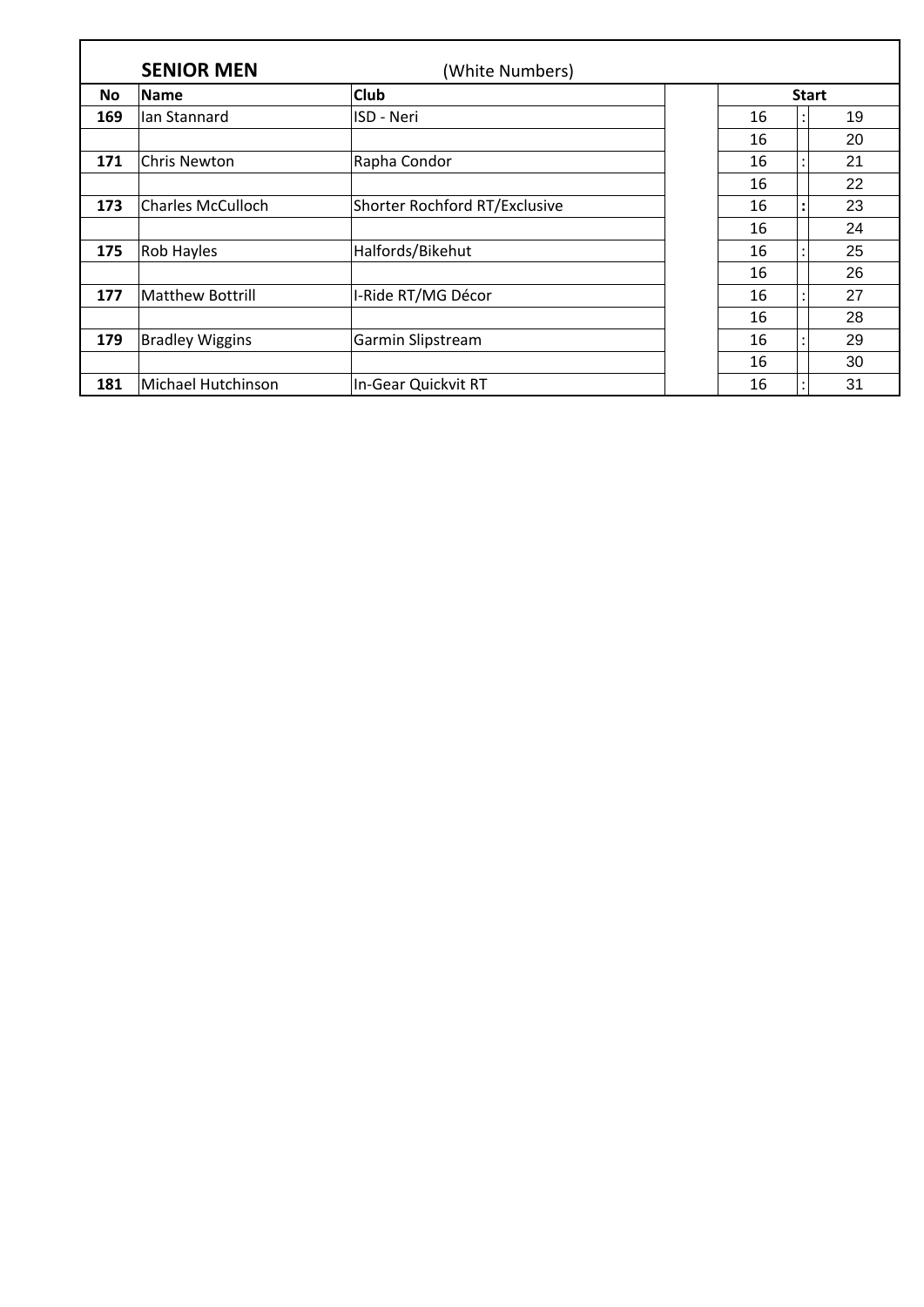# **AWARDS**

# **Men, Women, Espoirs & Juniors:**

Where there are eight or more entrants in any category Specific Medals (1st, 2nd, 3rd) to be awarded along with standard National Champion's Jersey showing the logos of both organisations. Where there are six/seven entrants Medals shall only be presented to the first two places along with a Jersey. Where there are less than six, but more than two entrants a Gold Medal will only be awarded to the winner along with a Jersey.

# **Masters & Junior Women:**

Where there are five or more entrants in any category Specific Medals (1st, 2nd, 3rd) to be awarded along with standard National Champion's Jersey showing the logos of both organisations. Where there are four entrants Medals shall only be presented to the first two places along with a Jersey. Where there are three entrants a Gold Medal will only be awarded to the winner along with a Jersey.